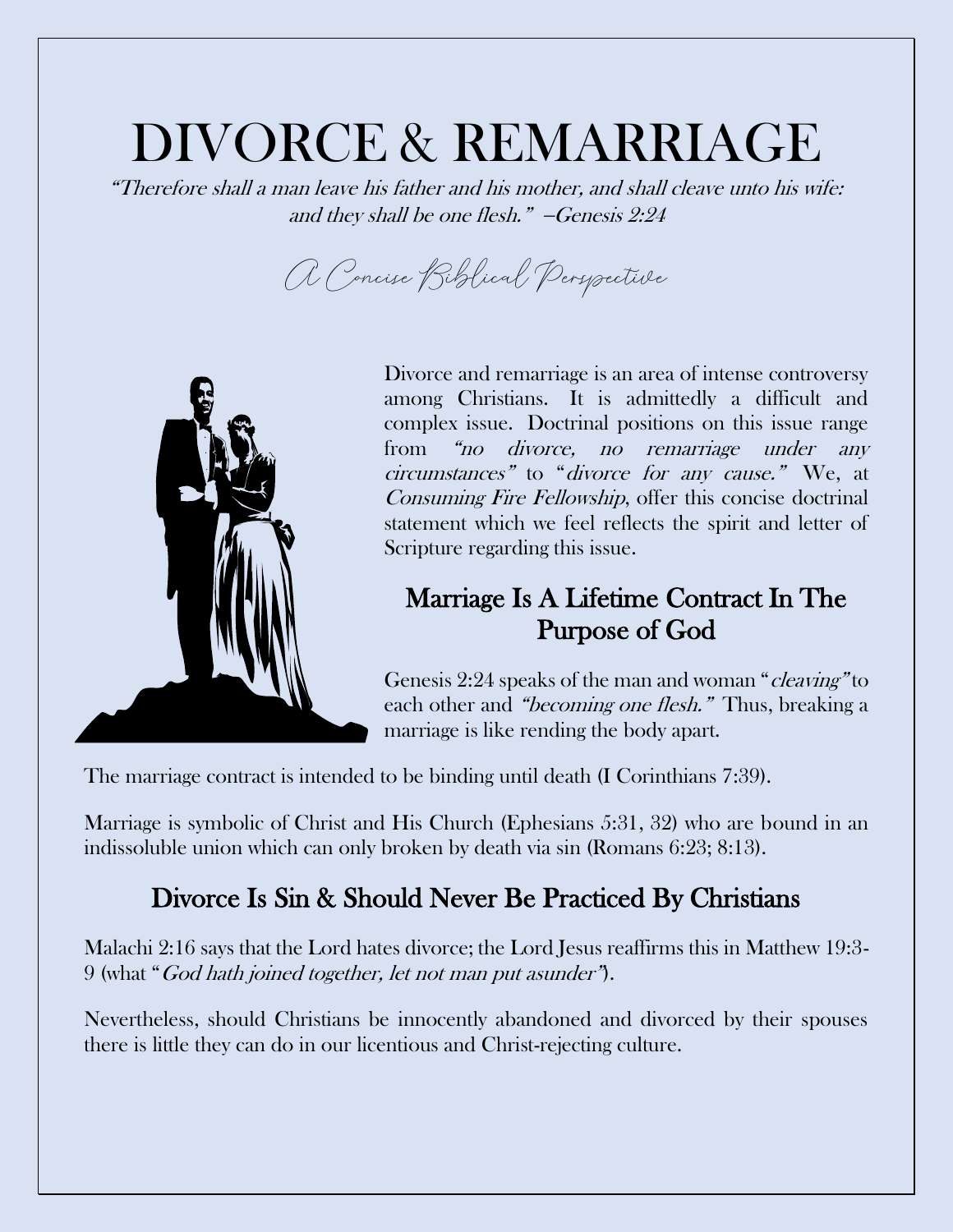#### The Exception Clause: For Fornication

The Lord Jesus names "*fornication*" as grounds for remarriage after one has been divorced (Matthew 19:3-9). However, what does our Lord mean when using the term "*fornication?*" The Greek word "*pornea*" translated "*fornication*" in Matthew 19 and Luke is used elsewhere in Scripture to denote "harlotry" (Luke 15:30); "incestuous relationships" (I Corinthians 5:1); "sodomite relationships" (Jude 1:7); "betrothal unfaithfulness" (Deuteronomy 22:13-21); and "marital unfaithfulness" (Proverbs 7:10-20; Hosea 2:2; Jeremiah 3:6-9; Ezekiel 16:28-34; 23:43-45), where *adultery* and *fornication* are used synonymously.

As shown above, the restricting of "fornication" to mean only "*betrothal unfaithfulness*" is to ignore its usage in other parts of the Bible.

However, when Jesus cites "*fornication*" as an exception to His divine principles regarding divorce and remarriage He cannot be referring to single acts of sin. Why? Because elsewhere the Bible instructs Christians to forgive and to seek reconciliation, to love our enemies, and to even pray for those who despitefully use us. Therefore, we are of the opinion that what is meant in these passages refers to "perpetual adultery," or, being deserted by a spouse who then remarries another, thus committing continual adultery. There is no command in the Bible that marriage must be broken off for fornication or any other sin. There is a better course–to forgive, and be reconciled (as in Hosea 1-3).

#### Desertion By An Unbeliever

Desertion of a believing mate is addressed by the *Apostle Paul* in his first letter to the Corinthians (I Corinthians 7:15). The Apostle states that the believing mate "is not under" bondage" in such cases. Again, we are of the opinion, based on the totality of Scripture, "*desertion*" here refers to being abandoned, divorced, and the offending party remarrying another. Under these conditions the deserted Christian is not bound to the marriage contract. This situation is in direct contrast to that of  $\Gamma$  Corinthians 7:11, where the "separated" believer is bound to the spouse. The same root word ("bound" or "bondage") is used in I Corinthians 7:27 & 39 where it refers to the marriage contract. Moreover, the incentive to remain with the unbelieving partner (i.e., that the unbelieving partner is sanctified by the unbelieving spouse) is nullified when the unbelieving partner deserts.

Two Christians joined in wedlock do not have grounds for divorce outside of "fornication." Allowance is made for "separation," but there is no allowance for divorce ("putting away") or remarriage ("let her remain unmarried"). The reason stated is that the door must always be open for "reconciliation."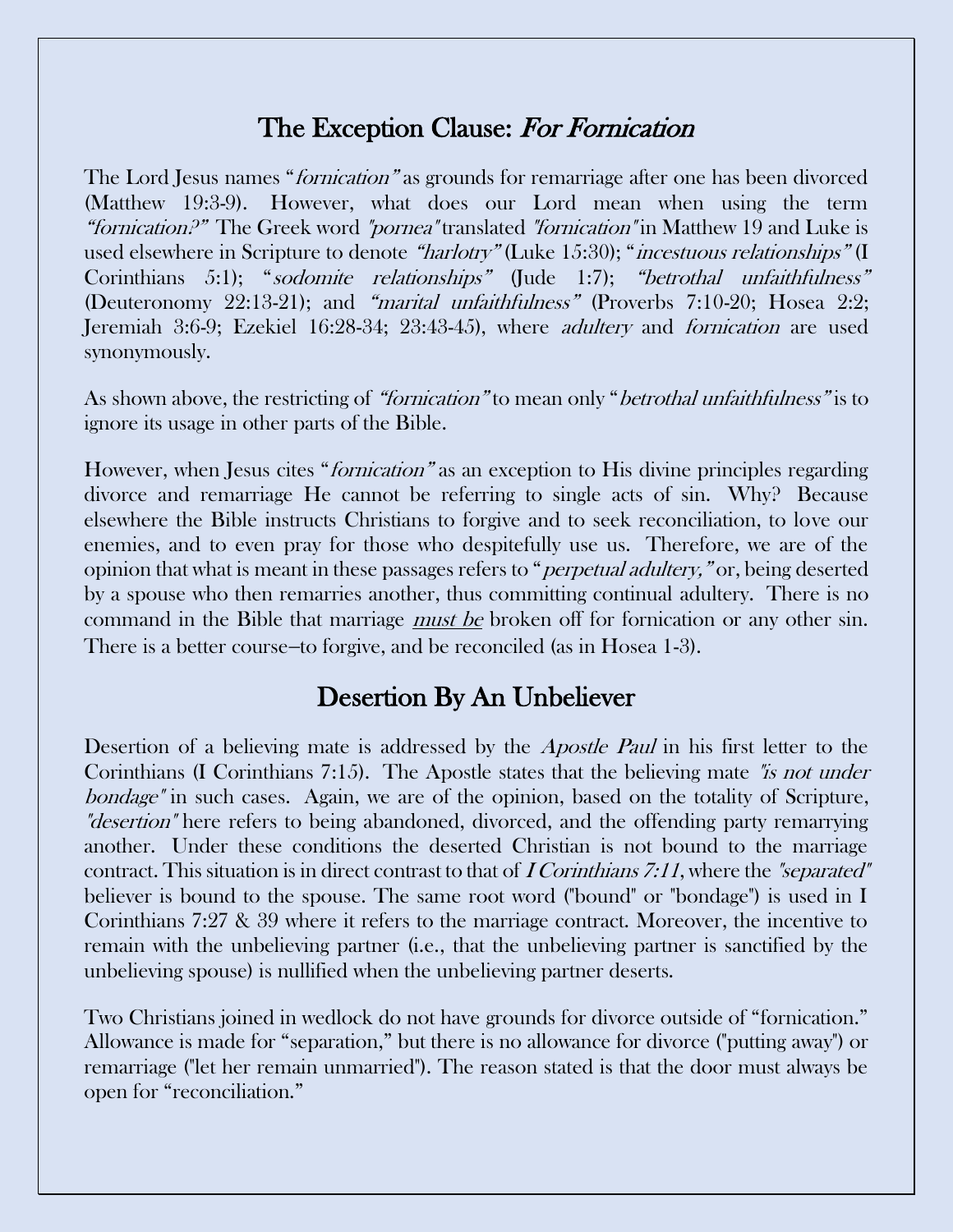## Scriptural Divorce Gives a Right To Remarry

Jesus quotes Deuteronomy 24:1,2 which clearly states that a right to divorce means a right to remarry (Matthew 19:8).

Since a Scriptural divorce is a dissolution of marriage, the Scripturally divorced person is an unmarried person. When a former partner marries, the other party is automatically freed from the bonds of that marriage, regardless of where the guilt lies, and thus is free to remarry.

Remarriage is not permitted for desertion of a believer by a believer, unless the deserting party remarries (thus committing adultery and breaking the marriage bond).

Remarriage is not permitted in the absence of fornication or desertion of a believer by a believer where the divorced partner is still living.

Remarriage is permitted when a former divorced partner is deceased.

## Moral Failure, When Duly Repented Of, Cannot Bar The Offended From Fellowship

When a person comes to Christ, he is forgiven of all failures in life, moral or otherwise (II Corinthians 5:17). Human obligations may continue, however. If he is divorced and remarried before salvation, he should remain in the new marriage, since to remarry the former spouse (even if possible) would be an abomination (Deuteronomy 24:3,4). If he is divorced without Scriptural cause and has not remarried and his spouse is not remarried, he may be reconciled to the former spouse or remain unmarried.

Unscripturally divorced persons or unscripturally remarried persons should not be barred from church fellowship if there is clear evidence of repentance.

The right hand of fellowship may be denied for those who deliberately obtain an unscriptural divorce or remarriage against counsel. When considering a divorced person for an official church position, the Elders must weight the facts of each case in order to determine eligibility. Qualifications for leaders as expressed in I Timothy 3 and Titus 1 should be applied to present character rather than the former shame of the unregenerate life.

## Sanctity of Marriage